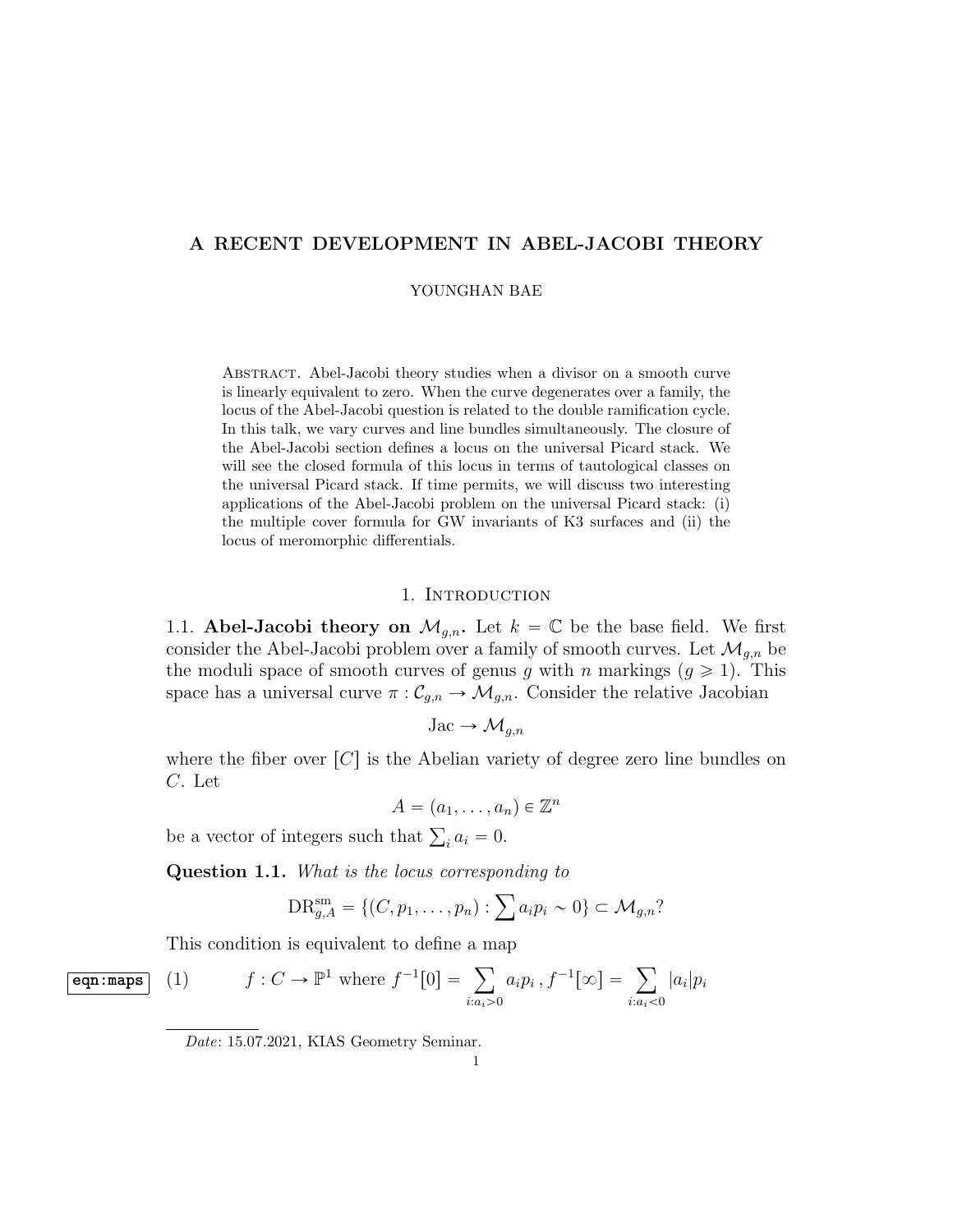### 2 YOUNGHAN BAE

upto  $\mathbb{C}^*$  scaling on  $\mathbb{P}^1$  ( $a_i = 0$  corresponds to a normal marked point). This is why this locus is called a 'double ramification' (DR) cycle locus. There are two sections

### eqn:ajsection  $(2)$

<span id="page-1-0"></span>
$$
0, \sigma_A : \mathcal{M}_{g,n} \to \text{Jac}
$$

corresponding to  $\mathcal{O}_C$  and  $\mathcal{O}_C(p)$  $_i a_i p_i$  respectively. Then  $\text{DR}_{g,A}^{\text{sm}} = 0^{-1} [\sigma_A]$  and the cycle class is

$$
\text{DR}_{g,A}^{\text{sm}} = 0^![\sigma_A] \in \text{CH}^g(\mathcal{M}_{g,n}).
$$

The same construction is well-defined for the moduli space of curves of compact type  $\mathcal{M}_{g,n}^{\mathrm{ct}}$ .

Theorem 1.2 (Hain). We have

$$
\text{DR}^{\text{sm}}_{g,A} = \frac{1}{g!} \Theta^g \text{ in } \text{CH}^g(\mathcal{M}^{\text{ct}}_{g,n})
$$

where  $\Theta$  is the normalized theta divisor.

1.2. Extending Abel-Jacobi locus. It is a natural question to ask if it is possible to extend  $\text{DR}_{g,A}^{\text{sm}}$  to the moduli space of stable curves  $\overline{\mathcal{M}}_{g,n}$ . Most naive attempt: consider the relative Picard scheme

$$
\mathrm{Pic}(\overline{\mathcal{C}}_{g,n}/\overline{\mathcal{M}}_{g,n})\rightarrow \overline{\mathcal{M}}_{g,n}
$$

and do [\(2\)](#page-1-0). This is not possible because the image of  $\sigma_A$  is no longer closed.

We use alternative description of  $(1)$  - it defines a map to  $\mathbb{P}^1$  with prescribed ramification data up to scaling. In the relative GW theory there is a natural compactification of this space - the rubber space. Consider the following moduli space

(3) 
$$
\overline{\mathcal{M}}_{g,A}(\mathbb{P}^1)^\sim = \{f : C \to (\mathbb{P}^1)^\sim : f^{-1}([0] - [\infty]) \sim \sum_i a_i[p_i] \}.
$$

By  $[Li, Graber-Vakil]$  this space is proper over  $\mathbb C$  and has a virtual fundamental class of dimension  $2q - 2 + n$ . Consider the forgetful map

$$
p: \overline{\mathcal{M}}_{g,A}(\mathbb{P}^1)^{\sim} \to \overline{\mathcal{M}}_{g,n}.
$$

Definition 1.3.

$$
\mathrm{DR}_{g,A}=p_*[\overline{\mathcal{M}}_{g,A}(\mathbb{P}^1)^{\sim}]^{\mathrm{vir}}\in \mathrm{CH}^g(\overline{\mathcal{M}}_{g,n}).
$$

This is our definition of DR cycle. Alternatively, Holmes defined the DR cycle by resolving th Abel-Jacobi section for the multi-degree zero Picard scheme  $Pic_{g,n}^{\underline{0}}$ .

Now we want to write the class  $DR_{g,A}$  explicitly. Let  $\mathrm{R}^*(\overline{\mathcal M}_{g,n}) \subset \mathrm{CH}^*(\overline{\mathcal M}_{g,n})$ be the tautological ring of  $\mathcal{M}_{q,n}$ .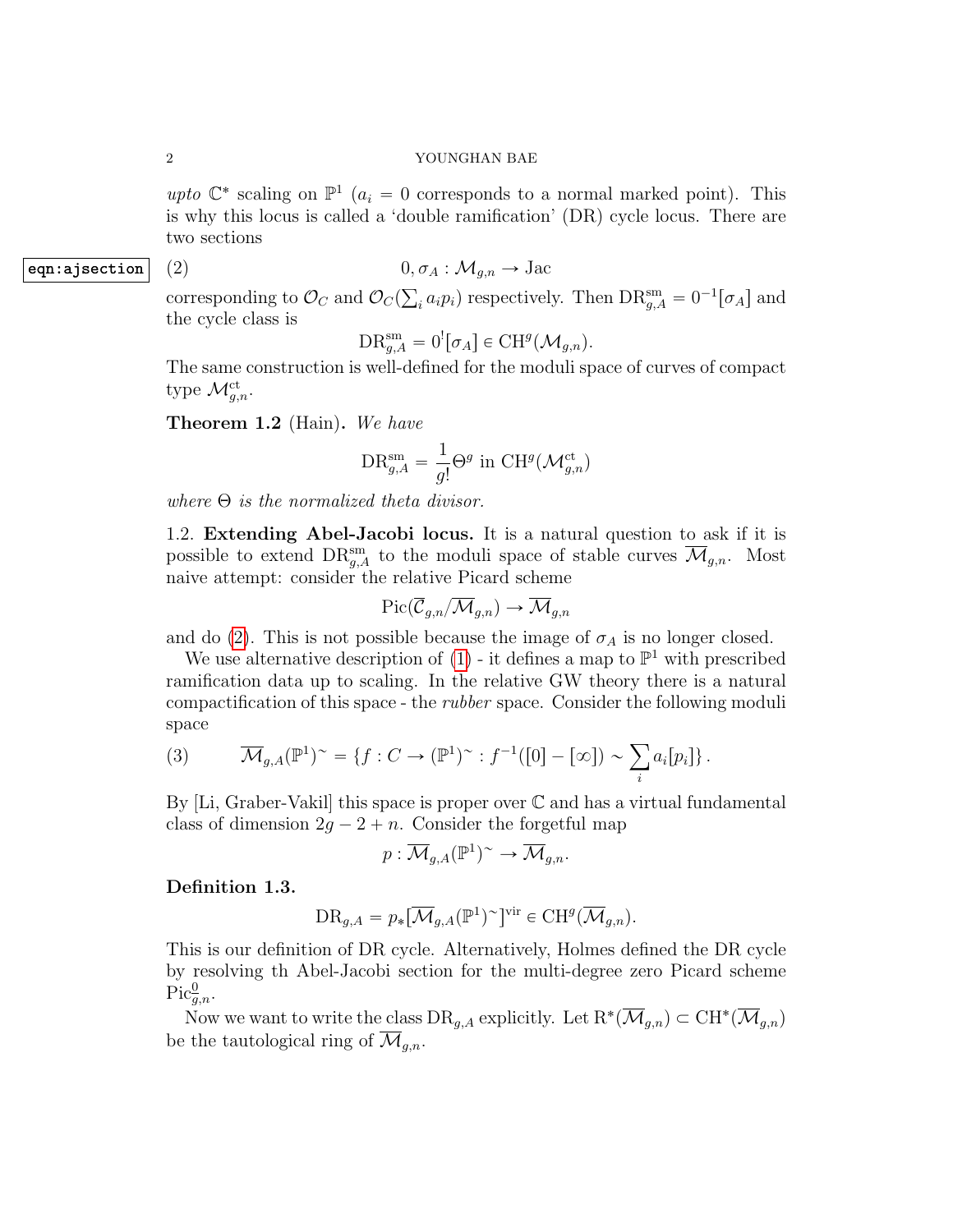**Theorem 1.4** (Faber-Pandharipande). For all  $g, A$  we have

$$
\text{DR}_{g,A} \in \text{R}^g(\overline{\mathcal{M}}_{g,n}).
$$

The proof requires relative/absolute correspondence in GW theory and the virtual localization. They gave an explicit algorithm to compute the class  $DR_{g,A}$  but this is highly complicated - it is not clear why  $DR_{g,A}$  restricted to  $\mathcal{M}_{g,n}^{\text{ct}}$  has Hain's formula.

**Example 1.5.** Let  $\mathbb{E}_g$  be the Hodge bundle over  $\overline{\mathcal{M}}_g$  and let  $\lambda_g = e(\mathbb{E})$ . Then  $\text{DR}_{g,\varnothing} = (-1)^g \lambda_g.$ 

1.3. Pixton's formula. Pixton suggested the following formula. Let Γ be a stable graph of genus g with n markings. Let r be a positive integer. A weighting mod r of  $\Gamma$  is a function,

$$
w: H(\Gamma) \to \{0, \ldots, r-1\}
$$

which satisfies the following three properties:

(1) for all  $h_i$ ,  $i \in [n]$  $w(h_i) \equiv a_i \mod r$ , (2) for  $e = (h, h')$  $w(h) + w(h') \mod r$ , (3) for  $v \in V(\Gamma)$  $v(h)=v$  $w(h) \equiv 0 \mod r.$ 

Let  $W_{\Gamma,r}$  be the set of weightings mod r on  $\Gamma$ . Then  $|W_{\Gamma,r}| = r^{h^1(\Gamma)}$ .

We denote  $P_{g,A}^{c,r}$  be the degree c component of the following tautological class  $(1)$ 

$$
^{(4)}
$$

$$
\sum_{\Gamma} \sum_{w \in W_{\Gamma,r}} \frac{1}{r^{h^1(\Gamma)}} \frac{1}{|\mathrm{Aut}(\Gamma)|} \prod_{i=1}^n \exp(\frac{1}{2}a_i^2 \psi_i) \prod_{e=(h,h')} \frac{1 - \exp(-\frac{w(h)w(h')}{2}(\psi_h + \psi_{h'}))}{\psi_h + \psi_{h'}}
$$

**Proposition 1.6.** When  $r \gg 0$   $P_{g,A}^{c,r}$  is polynomial in  $r$ .

Let  $P_{g,A}^c$  be the constant term of  $P_{g,A}^{c,r}$ .

**Theorem 1.7** (JPPZ).  $DR_{g,A} = P_{g,A}^g$ .

**Example 1.8.** put examples  $\lambda_2$ , DR $(a, -a)$ .

The proof requires the virtual localization for the relative/orbifold stable map spaces to the target  $\mathbb{P}^1[r]/0$ .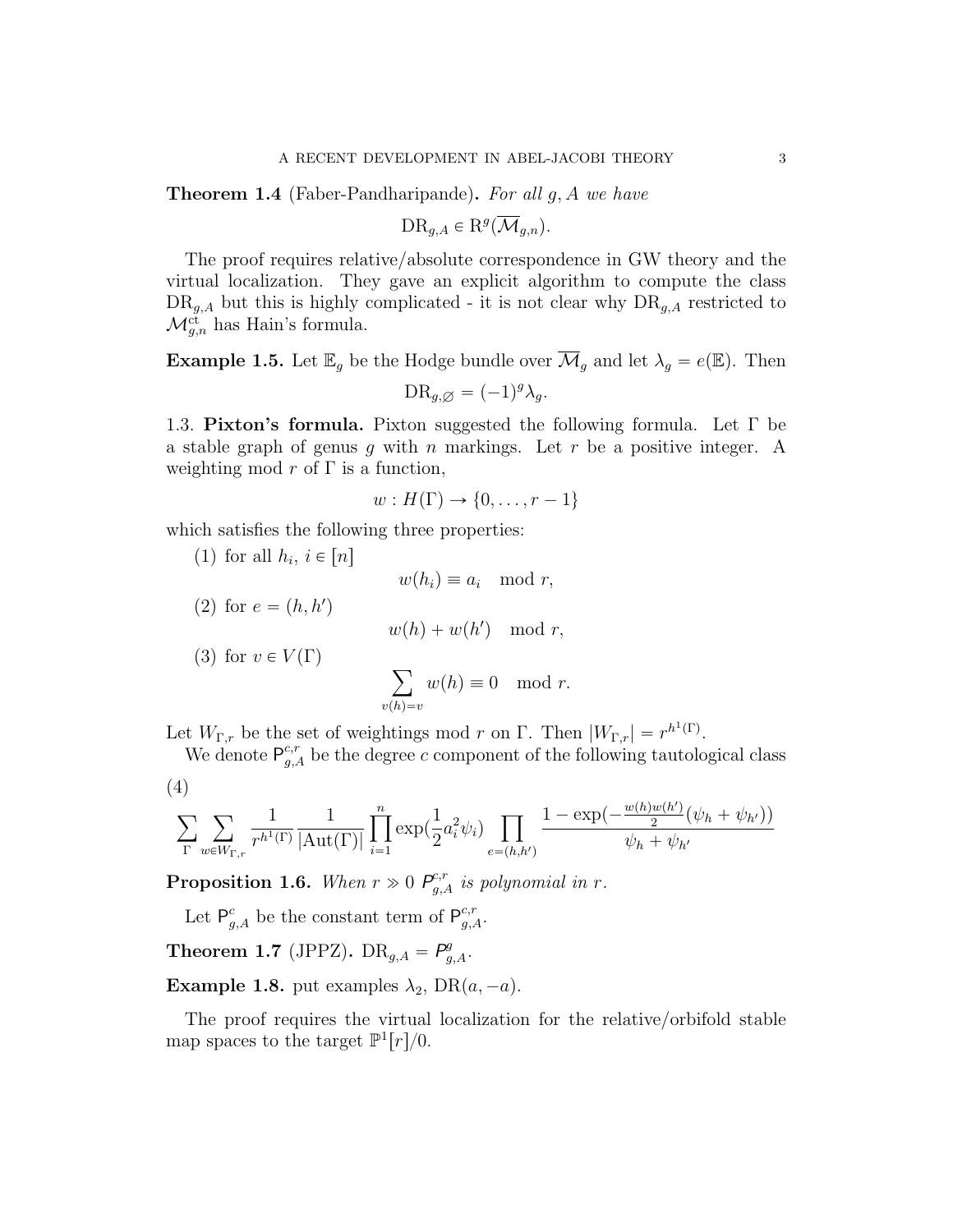#### 4 YOUNGHAN BAE

## 2. Universal DR

2.1. Universal Picard stacks. We put additional complexity of the Abel-Jacobi problem. Now we also vary curves and the line bundle. Let  $\mathfrak{M}_{q,n}$  be the moduli stack of nodal curves of genus g with n markings<sup>[1](#page-3-0)</sup> and  $\mathfrak{C}_{g,n} \to \mathfrak{M}_{g,n}$  be the universal curve. Let

$$
\mathfrak{Pic}_{g,n} = Pic(\mathfrak{C}_{g,n}/\mathfrak{M}_{g,n}) = \bigsqcup_{d \in \mathbb{Z}} \mathfrak{Pic}_{g,n,d}
$$

be the universal Picard stack over  $\mathfrak{M}_{q,n}$ . This is a locally finite type, smooth stack of dimension dim  $\mathfrak{M}_{q,n}+g-1$ . On  $\mathfrak{Pic}_{q,n}$ , there are additional tautological classes coming from the universal line bundle. Let

$$
\pi: \mathfrak{C}_{g,n} \to \mathfrak{Pic}_{g,n}, \ p_i: \mathfrak{Pic}_{g,n} \to \mathfrak{C}_{g,n} \mathfrak{L} \to \mathfrak{C}_{g,n}
$$

be the universal curve, universal section and the universal line bundle. Then the additional classes include

- $\xi_i = p_i^* c_1(\mathfrak{L})$
- $\eta_{a,b} = \pi_*(c_1(\omega_{\text{log}})^a c_1(\mathfrak{L})^b)$  (twisted *κ*-classes).

For simplicity  $\eta = \eta_{0,2}$ . Let  $\mathrm{R}^*(\mathfrak{Pic}_{g,n})$  be the tautological ring of  $\mathfrak{Pic}_{g,n}$ . This ring can be defined in  $\text{CH}^*$  or  $\text{CH}^*_{\text{op}}$  (the operational Chow ring).

2.2. **Main theorems.** Let  $d \in \mathbb{Z}$  and let  $A = (a_1, \ldots, a_n) \in \mathbb{Z}^n$  with  $\sum_i a_i = d$ .

Question 2.1. What is the proper compactification of  $\ddot{\phantom{0}}$ 

$$
\{(C, p_1, \ldots, p_n, L) : \mathcal{O}_C(\sum_i a_i p_i) \cong L\} \subset \mathfrak{Pic}_{g,n}
$$
?

Can we compute this locus in  $CH^g(\mathfrak{Pic}_{g,n})$ ?

The goal of this talk is to answer this question. Let

$$
\sigma_A: \mathfrak{M}_{g,n} \to \mathfrak{Pic}_{g,n,d}
$$

be the universal Abel-Jacobi section.

**Definition [2](#page-3-1).2.** Let  $\mathsf{DR}_{g,A}^{\rm op}$  be the class of the scheme theoretic closure of  $\sigma_A^2$ in  $\mathrm{CH}^g_{\mathrm{op}}(\mathfrak{Pic}_{g,n}).$ 

<span id="page-3-1"></span><span id="page-3-0"></span><sup>&</sup>lt;sup>1</sup>If you are not comfortable, you can stick to  $\overline{\mathcal{M}}_{g,n}$ .

<sup>&</sup>lt;sup>2</sup>The scheme theoretic image is the smallest reduced closed substack of  $\mathfrak{P}$ ic where  $\sigma_A$ factors through.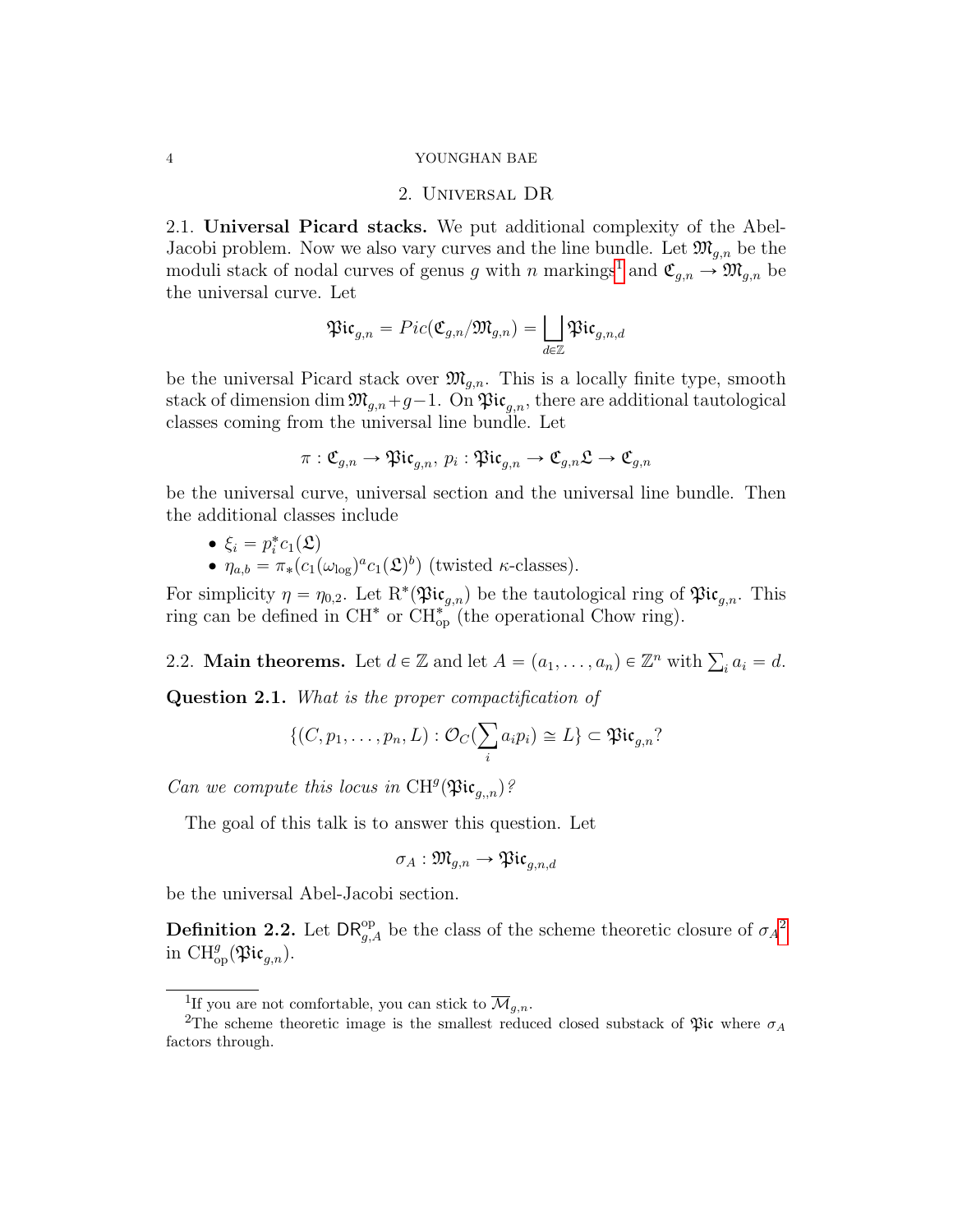We twisted Pixton's formula as follows. We denote  $P_{g,A,d}^{c,r}$  be the degree c component of the following tautological class

(5)  
\n
$$
\sum_{\Gamma} \sum_{w \in W_{\Gamma,r}} \frac{1}{r^{h^1(\Gamma)}} \frac{1}{|\text{Aut}(\Gamma)|} \prod_v \exp(-\frac{1}{2}\eta_v) \prod_{i=1}^n \exp(\frac{1}{2}a_i^2\psi_i + a_i\xi_i)
$$
\n
$$
\prod_{e=(h,h')} \frac{1 - \exp(-\frac{w(h)w(h')}{2}(\psi_h + \psi_{h'}))}{\psi_h + \psi_{h'}}
$$

The following theorems are two main results of [BHPSS].

**thm:A** Theorem 2.3 (BHPSS). 
$$
DR_{g,A}^{op} = P_{g,A,d}^g
$$
 in  $CH_{op}^g(\mathfrak{Pic}_{g,n,d})$ .

$$
\boxed{\mathtt{thm:B}} \quad \textbf{Theorem 2.4 (BHPSS).} \quad \textit{If } c > g, \textit{ then } \mathcal{P}_{g,A,d}^c = 0 \textit{ in } \mathrm{CH}^c_{\mathrm{op}}(\mathfrak{Pic}_{g,n,d}).
$$

<span id="page-4-1"></span>The proof of the above is technically involved (around 120 pages). The main idea: the map

$$
\overline{\mathcal{M}}_{g,n}(\mathbb{P}^N,d) \to \mathfrak{Pic}_{g,n},\ [f:C \to \mathbb{P}^N] \mapsto (C, f^*\mathcal{O}(1))
$$

defines an "atlas" as  $N \to \infty$ . Now we use the result already known for  $\overline{\mathcal{M}}_{g,n}(\mathbb{P}^N,d)$ . Also log description of Abel-Jacobi section by [MW] and there comparison result to relative stable map spaces...

## 3. Applications

3.1. Locus of meromorphic differentials. Our main result is not only useful to study  $\mathfrak{Pic}_{g,n}$  but it is also very useful to study  $\overline{\mathcal{M}}_{g,n}$ . Let  $A =$ useful to study  $\mathfrak{Pic}_{g,n}$  but it is also very useful to study  $\mathcal{M}_{g,n}$ . Let  $A = (a_1, \ldots, a_n) \in \mathbb{Z}^n$  satisfying  $\sum_i a_i = 2g - 2$ . We assume that at least one  $a_i$  is strictly negative. Let

$$
\mathcal{H}_{g,A} = \{ (C, p_1, \ldots, p_n) : \mathcal{O}_C(\sum_i a_i p_i) \cong \omega_C \} \subset \mathcal{M}_{g,n}.
$$

be the locus of meromorphic differential with prescribed zeros and poles. In [Farkas-P] they considered a compactification of  $\mathcal{H}_{q,A} \subset \overline{\mathcal{M}}_{q,n}$  which is pure of codimension  $g$ . Moreover we can assign a weight<sup>[3](#page-4-0)</sup> on each irreducible component of  $\mathcal{H}_{q,A}$  and get a weighted fundamental class  $H_{g,A}$ .

**Theorem 3.1.** We have  $H_{g,A} = P_{g,A,2g-2}^g \cap [\overline{\mathcal{M}}_{g,n}]$  where the class  $P_g^g$  $_{g,A,2g-2}^g$  is pulled back from

$$
\overline{\mathcal{M}}_{g,n} \to \mathfrak{Pic}_{g,n,2g-2}, C \mapsto \omega_C.
$$

<span id="page-4-0"></span><sup>3</sup>For example the multiplicity of the main component is one.